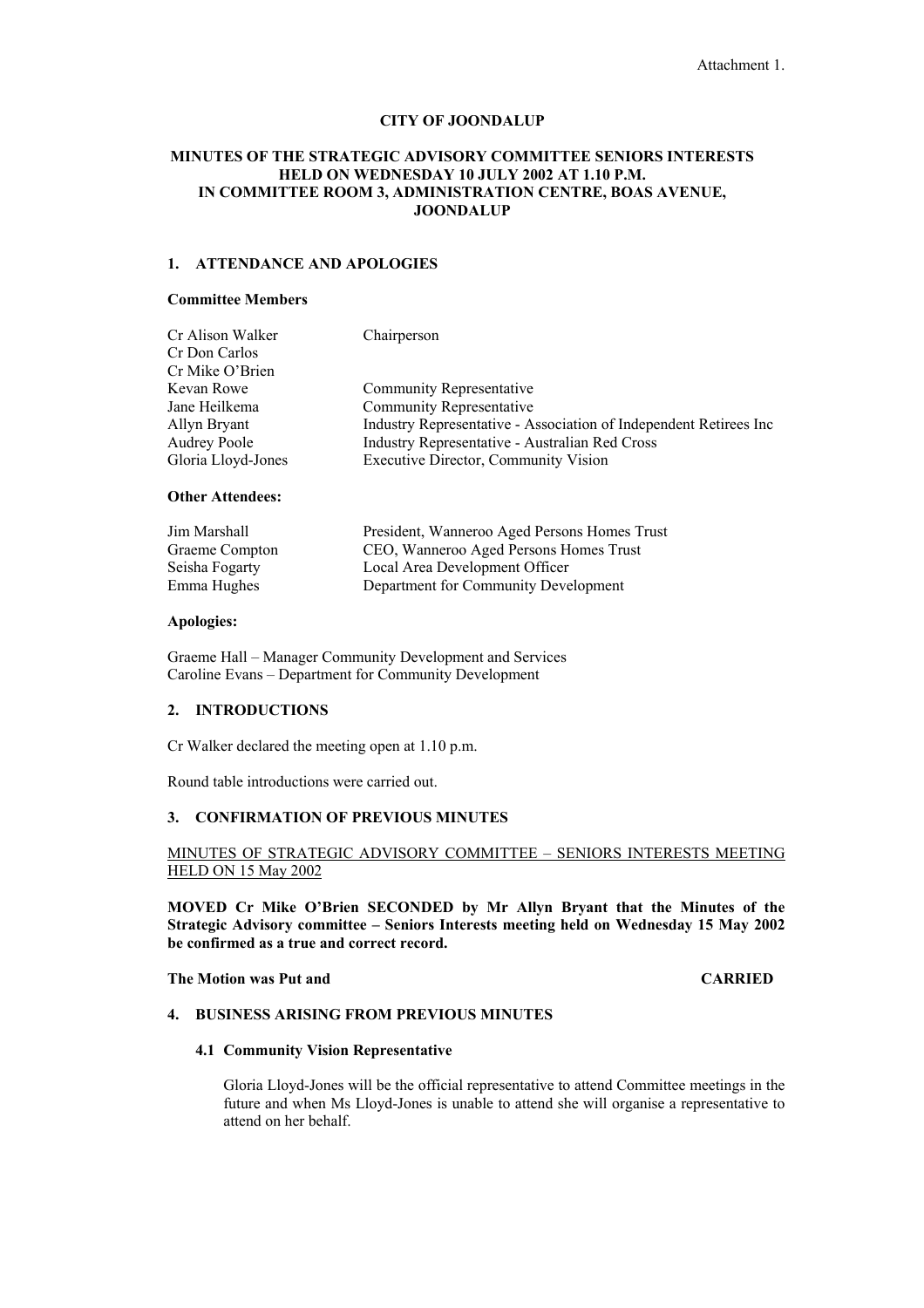# **4.2 Minister for Ageing Feedback**

Correspondence has been sent on behalf of the Committee signed by Cr Walker to Dr Mal Washer MP Federal Member for Moore thanking him for involving the City of Joondalup in the Forum for an Ageing Australia that was held a few months ago.

The Office of Seniors Interest, wanting information on what the City of Joondalup viewed as the major issues facing it currently and in the future, also contacted the City. The City's Local Area Development Officer forwarded information to the Office of Seniors Interest outlining the Draft Senior Action Plan, the makeup of the SAC-SI Committee and the work to be achieved within the terms of reference.

The City will continue to ask for feedback from the Minister on the new Strategy for an Ageing Australia.

# **Ms Audrey Poole joined the meeting at this point, the time being 1:25pm**

# **5. CORRESPONDENCE.**

A Correspondence Register has been developed in order that the Committee are aware of the correspondence related to seniors issues.

**MOVED Cr Don Carlos SECONDED by Ms Jane Heilkema that the correspondence for May – July 2002 be accepted.** 

## **The Motion was Put and CARRIED CARRIED**

# **6. WANNEROO AGED PERSONS HOMES TRUST**

The Committee welcomed Graeme Compson CEO of Elderbloom Community Care Centres and Jim Marshall President of the Residents Committee. The representatives of the Elderbloom Community Care Centre (formerly the Wanneroo Aged Persons Homes Trust) outlined the challenges and opportunities they are facing in the current funding environment. Issues including funding shortages – particularly for high care nursing homes, capital funding cuts and the need, and related costs, to expand their Nursing Home by 25 beds were raised and discussed.

Options have been explored to expand Elderbloom's residential services but this is dependent on the ability to raise capital, external funding and the possibility of seeking a land grant.

The Trust at this present time is in a maintenance period with no expansion in mind.

## **Cr Mike O'Brien left the meeting at this point, the time being 1.32pm**

### **Cr Mike O'Brien returned to the meeting at this point, the time being 1.32pm**

Mr Compson suggested that the Strategic Advisory Committee – Seniors Interests could assist in the development of projects and strategies for seniors that can become self-supportive and self funding. He stressed that Council and relevant community service organisations need to look at the number of places available within the City of Joondalup and that the Commonwealth Government is meeting their guidelines.

# **MOVED by Cr. O'Brien SECONDED by Kevan Rowe that Council continue to liaise and communicate with Elderbloom Community Care Services on issues affecting seniors.**

## **The Motion was Put and CARRIED CARRIED**

**Mr Compson and Mr Marshal left the meeting at this point, the time being 2.36pm** 

**A SHORT BREAK WAS TAKEN FROM 2.37 P.M. UNTIL 2.43 P.M.**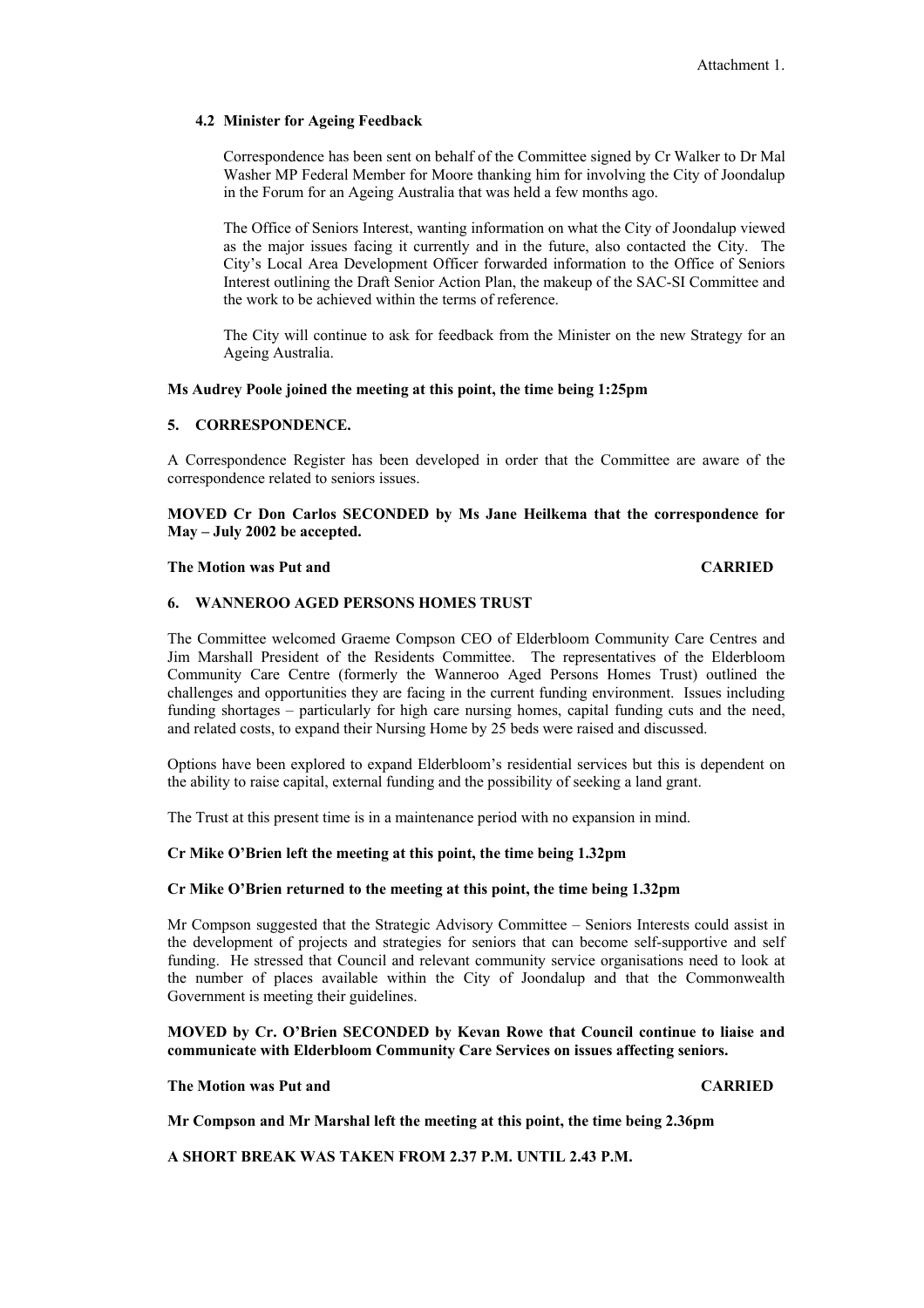# **7. SENIOR CITIZENS MASTER PLAN – SOCIAL AND LEISURE NEEDS**

The re-surveying for the Seniors Citizen's Master plan has nearly been completed with 148 clubs, association and community service providers identified as providing a variety of recreation, leisure or social activities for seniors. Of the 138 surveys sent to these organisations, 50 completed surveys have been returned.

The consultant engaged to completed the surveys and resulting report, Jill Powell  $\&$  Associates, has as part of the contract been informed that all unreturned or wrong address surveys should be followed up either via a telephone call or personal visit.

Committee members were encouraged to complete surveys via their various organisations and encourage others to do the same.

# **Cr Don Carlos left the meeting at this point, the time being 2.43pm**

## **Cr Carlos returned to the meeting at this point, the time being 2.46pm**

Closing date for surveys is Friday 12 July 2002, and in approximately a month or two, the results should be available for presentation to the Committee.

## **8. DRAFT SENIORS ACTION PLAN**

Seisha Fogarty presented feedback on the progress of the Draft Seniors Action Plan. The Committee was informed that a Report would be presented to Council with the Minutes of this Meeting.

# **9. DEPUTIES**

## **9.1 Deputies attending meeting**

Ms Audrey Poole raised the issue of deputies' roles and whether deputies can attend meetings. It was agreed that deputies would be welcome to attend meetings, but that they would not have the voting rights of sitting members, if the sitting member was present.

## **Gloria Lloyd-Jones left the meeting at this point, the time being 3.17pm**

## **10. GENERAL BUSINESS**

### **10.1 Length of membership.**

According to the Terms of Reference current membership expires on the 30 July 2002. Membership will remain at this stage for one-year terms, with this to be discussed further at a future meeting.

## **10.2 Pamela Richardson's resignation letter.**

A letter was received on 10 July 2002 from Pamela Richardson.

# **MOVED by Mr Allyn Bryant SECONDED by Jane Heilkema that Council accept Ms Pamela Richardson's resignation from the Committee.**

## **The Motion was Put and CARRIED**

ACTION: Seisha Fogarty to send a letter to Ms Richardson thanking her for her participation on the Committee.

As Pamela Richardson's committee membership becomes vacant Audrey Poole becomes the new sitting members as an Industry Representative.